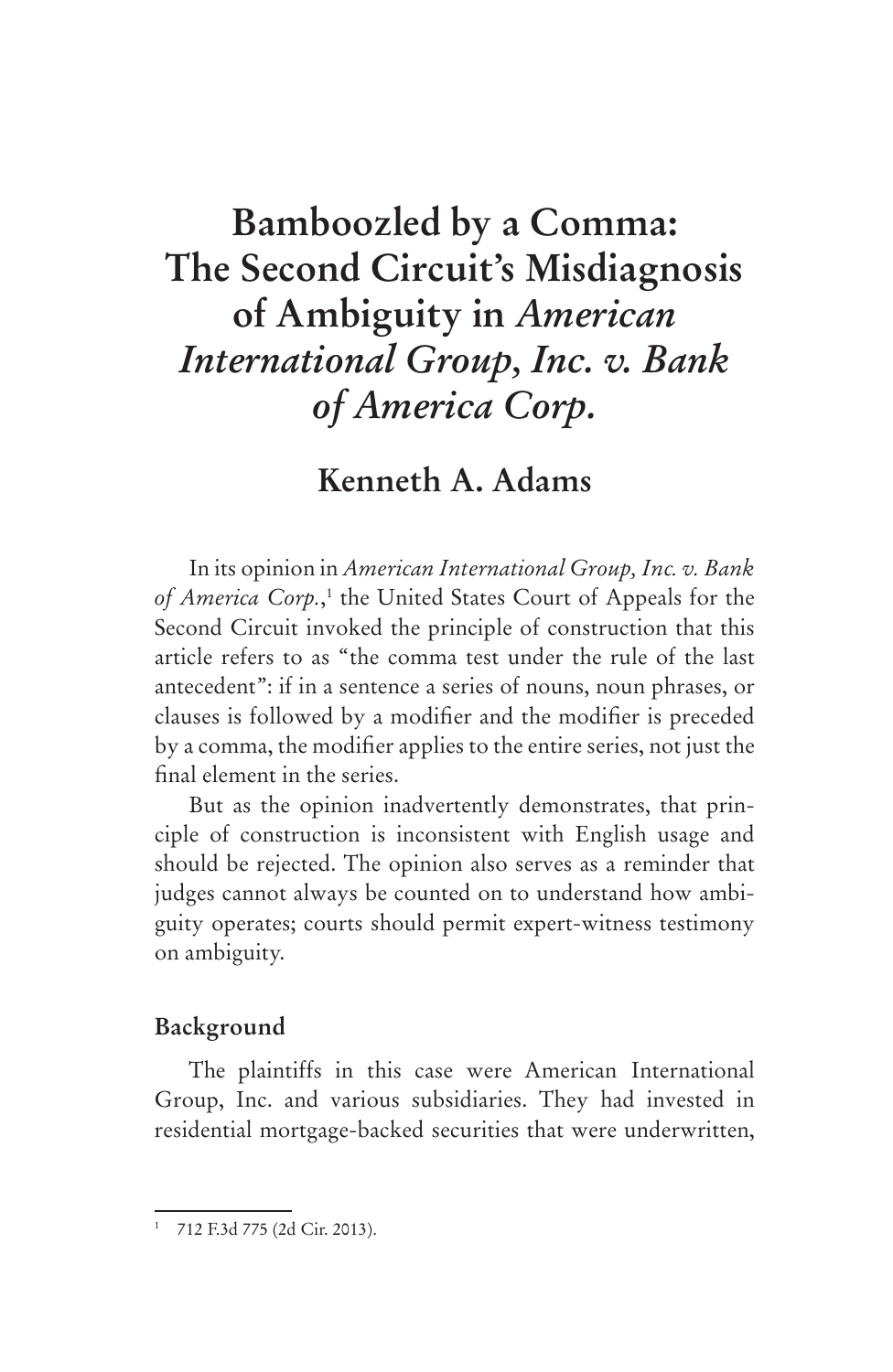sponsored, or sold by the defendants, Bank of America Corporation and various subsidiaries.

The plaintiffs sued in state court, alleging that the defendants had engaged in fraud. Because some of the mortgages underlying the securities were secured by properties in United States territories, the defendants contended that under the Edge Act<sup>2</sup> they could remove the state-court action to federal court.

The District Court for the Southern District of New York denied the plaintiffs' motion for remand to state court, ruling that the case fell within the jurisdiction of § 632 of the Edge Act. But the district court certified the question for interlocutory appeal. On appeal, the Second Circuit held that the dispute did not fall within § 632's grant of jurisdiction, so removal from state to federal court was not authorized by the statute. The court vacated the district court's order denying remand.

#### **The Language at Issue**

In its opinion, the Second Circuit noted that Congress had passed the Edge Act in 1919 to support foreign trade. The Edge Act authorized creation of banking corporations chartered by the Federal Reserve Bank — so-called Edge Act banks or Edge Act corporations. They could engage in offshore banking operations without being subject to state and local regulations that hampered competition with foreign banks.

Section 632, providing for federal-court jurisdiction of certain suits to which Edge Act banks were party, was added in 1933. It reads in relevant part as follows (divided into three portions; italics added):

<sup>2</sup> 12 U.S.C. §§ 611–632.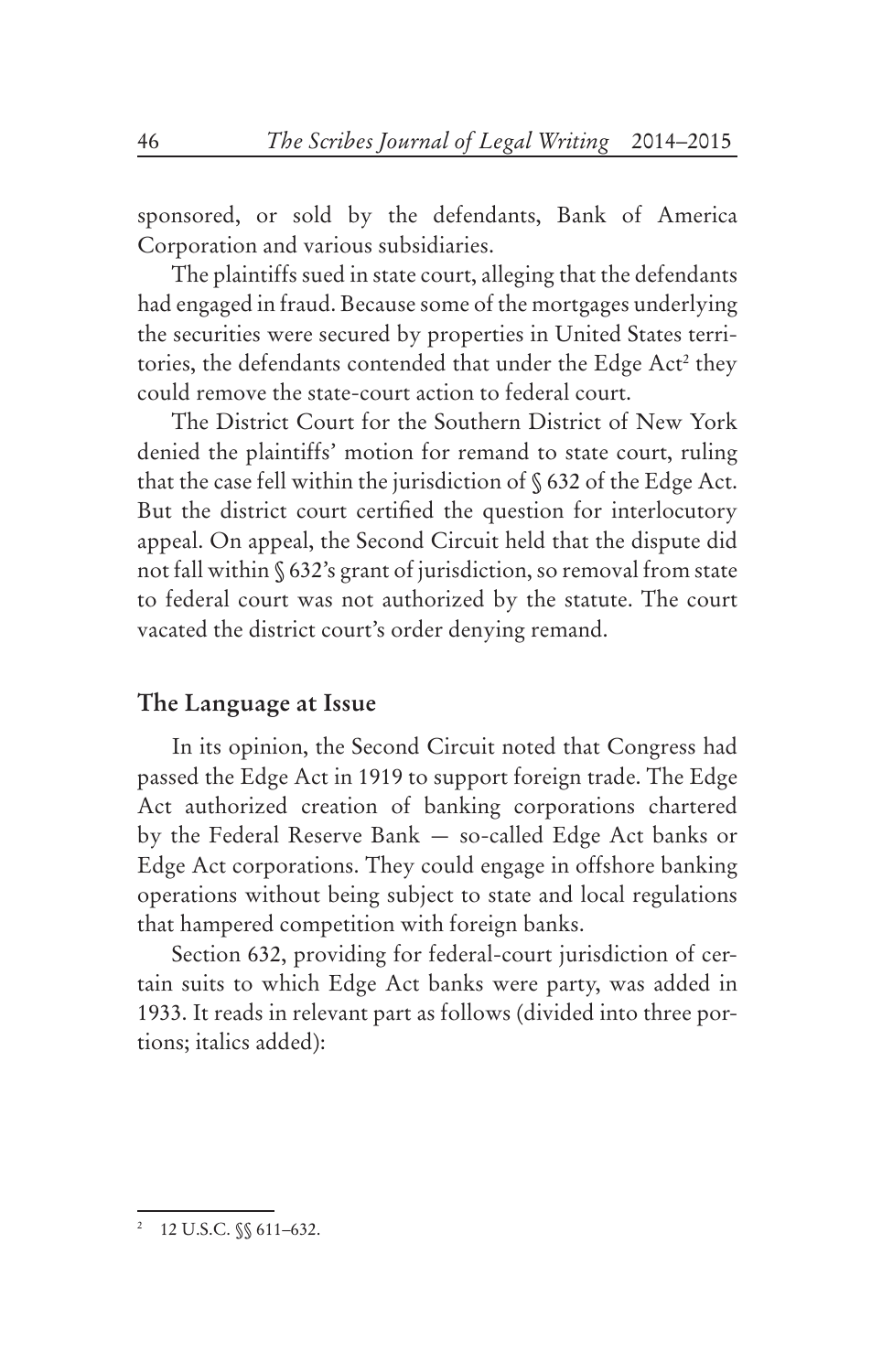Notwithstanding any other provision of law, all suits of a civil nature at common law or in equity to which any corporation organized under the laws of the United States shall be a party,

arising out of transactions involving international or foreign banking, or banking in a dependency or insular possession of the United States, or out of other international or foreign financial operations, *either directly or through the agency, ownership, or control of branches or local institutions in dependencies or insular possessions of the United States or in foreign countries,* 

shall be deemed to arise under the laws of the United States, and the district courts of the United States shall have original jurisdiction of all such suits; and any defendant in any such suit may, at any time before the trial thereof, remove such suits from a State court into the district court of the United States for the proper district . . . .

The issue on appeal in *American International Group* was whether the offshore banking transaction on which the suit was based would fall within § 632 only if it was a transaction of the Edge Act corporation that was party to the suit, or whether any offshore banking transaction would do, regardless of whether that corporation was involved in it. The uncertainty was due to syntactic ambiguity — uncertainty over the order in which words and phrases appear and how they relate to each other.<sup>3</sup>

#### **The Holding**

The plaintiffs argued that the offshore banking transaction must be a transaction of the Edge Act corporation — otherwise, the italicized portion of the quoted extract above (this article calls it the "either directly" modifier) would be rendered meaningless. The Second Circuit agreed, holding that the "either directly" modifier refers to an actor taking some action and that the only named actor to which the modifier could apply is the

<sup>3</sup> *See* Kenneth A. Adams, *A Manual of Style for Contract Drafting* ¶ 12.1 (3d ed. 2013).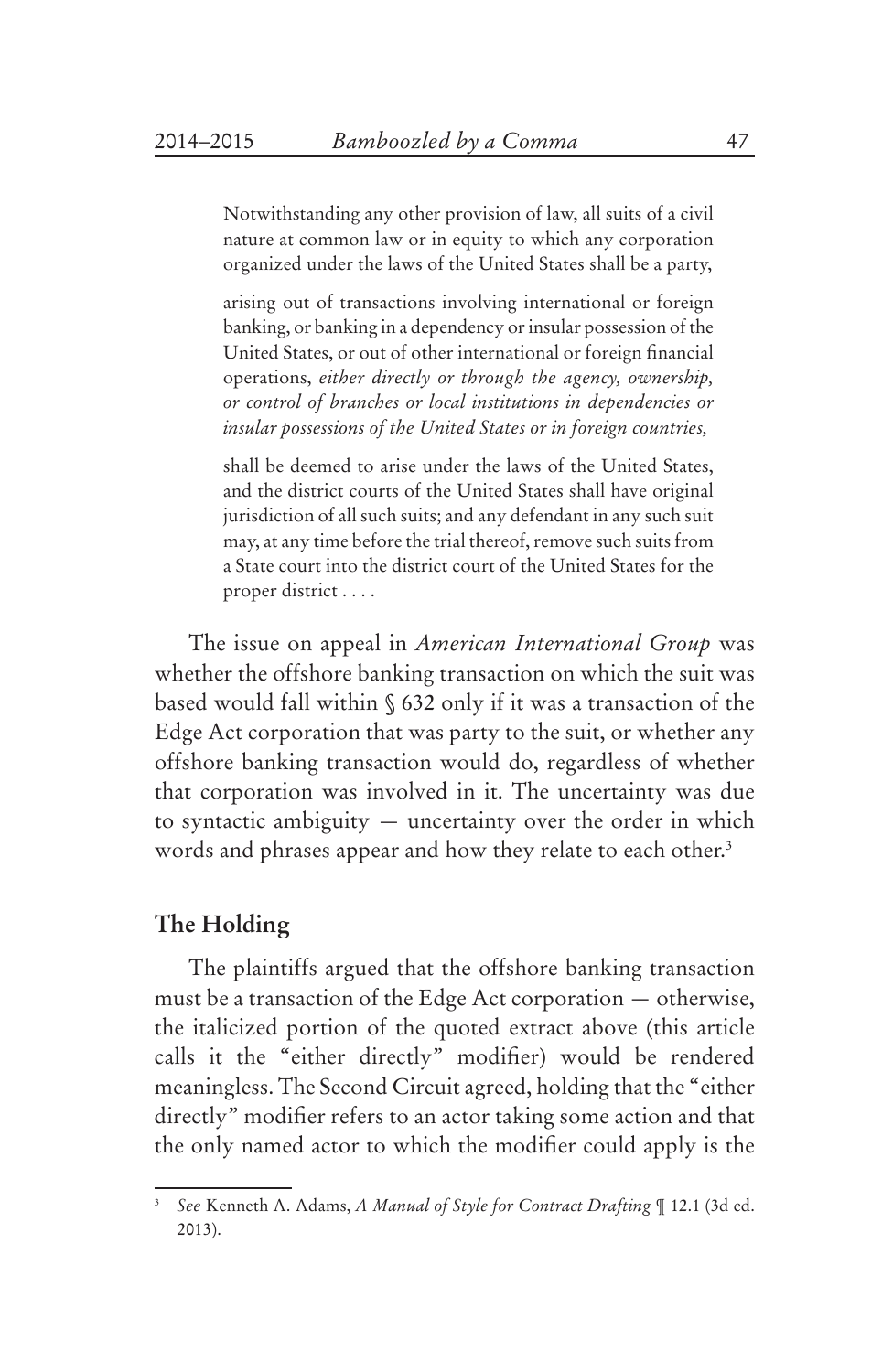Edge Act corporation and the only named action is the necessary offshore banking transaction. The Second Circuit noted that this interpretation "makes perfect sense when viewed in terms of the Edge Act's objectives."4

The Second Circuit then tackled the defendants' argument that the "either directly" modifier "should be read to modify only the immediately preceding clause, 'arising . . . out of other international or foreign financial operations,' and not as modifying the other preceding clauses specifying suits that arise out of 'transactions involving international or foreign banking, or banking in a dependency or insular possession of the United States.'"<sup>5</sup>

The Second Circuit held that there was no merit, "grammatical or otherwise," to the argument.<sup>6</sup> It's that part of the decision that this article addresses.

# **Principles of Construction**

A court could resolve syntactic ambiguity in one of two ways: it could consider what meaning had actually been intended, or it could invoke a principle of construction. A court that invokes a principle of construction isn't attempting to determine what those responsible for the text had intended. Instead, it's opting to resolve textual confusion based on what appears to be the most reasonable reading.7

Because principles of construction are divorced from actual intent, they are, to a greater or lesser extent, driven by expe-

<sup>4</sup> *Am. Int'l Grp., Inc.*, 712 F.3d at 782.

<sup>5</sup> *Id.* at 781.

<sup>6</sup> *Id.*

<sup>7</sup> *See* Antonin Scalia & Bryan A. Garner, *Reading Law: The Interpretation of Legal Texts* 33 (2012) (endorsing an interpretive approach based on "determining the application of a governing text to given facts on the basis of how a reasonable reader, fully competent in the language, would have understood the text at the time it was issued").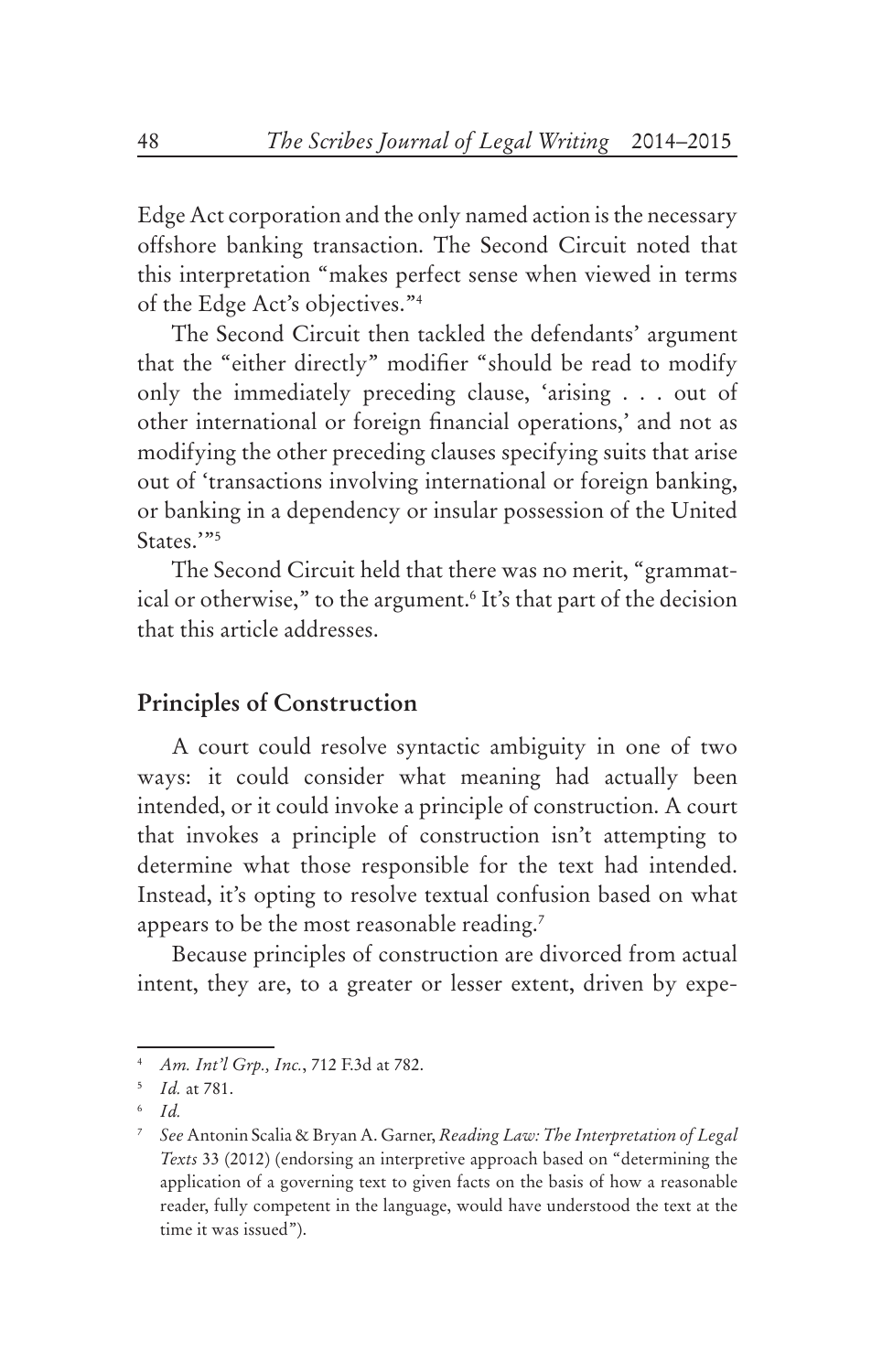diency. But leaving aside any debate over their broader role, a principle of construction will be plausible only if it's consistent with actual English usage. The principle of construction that the Second Circuit relied on in *American International Group* fails that test.

The Second Circuit's opinion referred to two principles of construction.

The defendants' argument relied on the principle that "favors reading a 'limiting clause or phrase . . . as modifying only the noun or phrase that it immediately follows.'"8 That principle is commonly referred to as "the rule of the last antecedent."9 The Second Circuit said that the principle is more nuanced than that, quoting *Sutherland on Statutory Construction* (as it's commonly called) as stating that the principle applies only "where no contrary intention appears."10

But the Second Circuit didn't limit itself to demonstrating that shortcoming in the defendants' argument. Instead, it noted a related principle that pointed to the meaning opposite to that sought by the defendants: "When there is no comma . . . , the subsequent modifier is ordinarily understood to apply only to its last antecedent. When a comma is included, as in the Edge Act provision, the modifier is generally understood to apply to the entire series."11 The court went on to state that the comma before the "either directly" modifier indicated, "according to the conventions of grammar and statutory interpretation, an intention that the modifier apply to the entire list and not merely to the last item in the list."12

<sup>8</sup> *Am. Int'l Grp., Inc.*, 712 F.3d at 781 (quoting *Barnhart v. Thomas*, 540 U.S. 20, 26 (2003)).

<sup>9</sup> *See* Adams, *A Manual of Style for Contract Drafting* ¶ 12.6.

<sup>10 2</sup>A Norman J. Singer & Shambie Singer, *Statutes and Statutory Construction* § 47:33, at 494 (7th rev. ed. 2014) (a more recent edition than that cited by the court).

<sup>11</sup> *Am. Int'l Grp., Inc.*, 712 F.3d at 782.

<sup>12</sup> *Id*.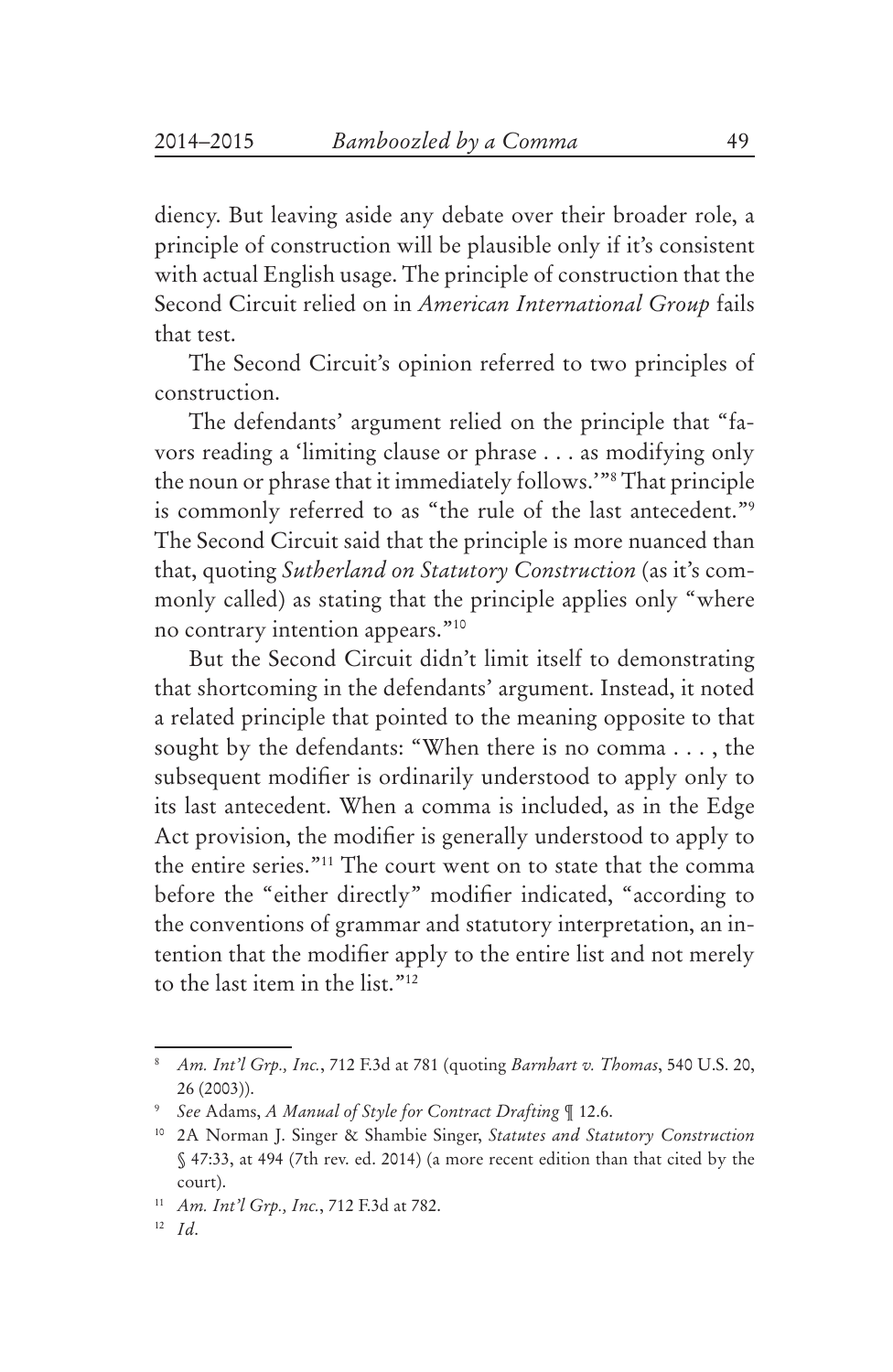#### **Flawed Analysis**

But consider the shortcomings in the Second Circuit's assessment of how the comma is relevant.

First, although the court emphasized the nuance in how the rule of the last antecedent is stated in *Sutherland*, it underplayed the same nuance in assessing the comma's significance. According to the most recent edition of *Sutherland*, "A qualifying phrase separated from antecedents by a comma is evidence that the qualifier is supposed to apply to all the antecedents instead of only to the immediately preceding one."13 So the suggestion is that presence of a comma isn't dispositive — instead, it's merely evidence. Second, and more perniciously, the court confused grammar and principles of interpretation. Grammar describes the principles or rules governing the form and meaning of words, phrases, clauses, and sentences. Grammar is a function of how people speak and write. By contrast, principles of construction offer courts an expedient way to resolve syntactic ambiguity without having to look closely into the intended meaning.

In that regard, no one should confuse the comma test under the rule of the last antecedent with how writers use commas and how manuals on English usage recommend that writers use commas. Usage manuals recognize that a comma is used to indicate a slight break in a sentence. But according to the Second Circuit, adding a comma after a series of antecedents not only does not sever the modifier from the last noun, noun phrase, or clause in the series, it in fact operates remotely on all the antecedents, binding them to the modifier. Nothing of substance in the linguistics literature on punctuation or in usage manuals suggests such a mechanism. In fact, it suggests the opposite.

<sup>13 2</sup>A Singer & Singer, *Statutes and Statutory Construction* § 47:33, at 499–500.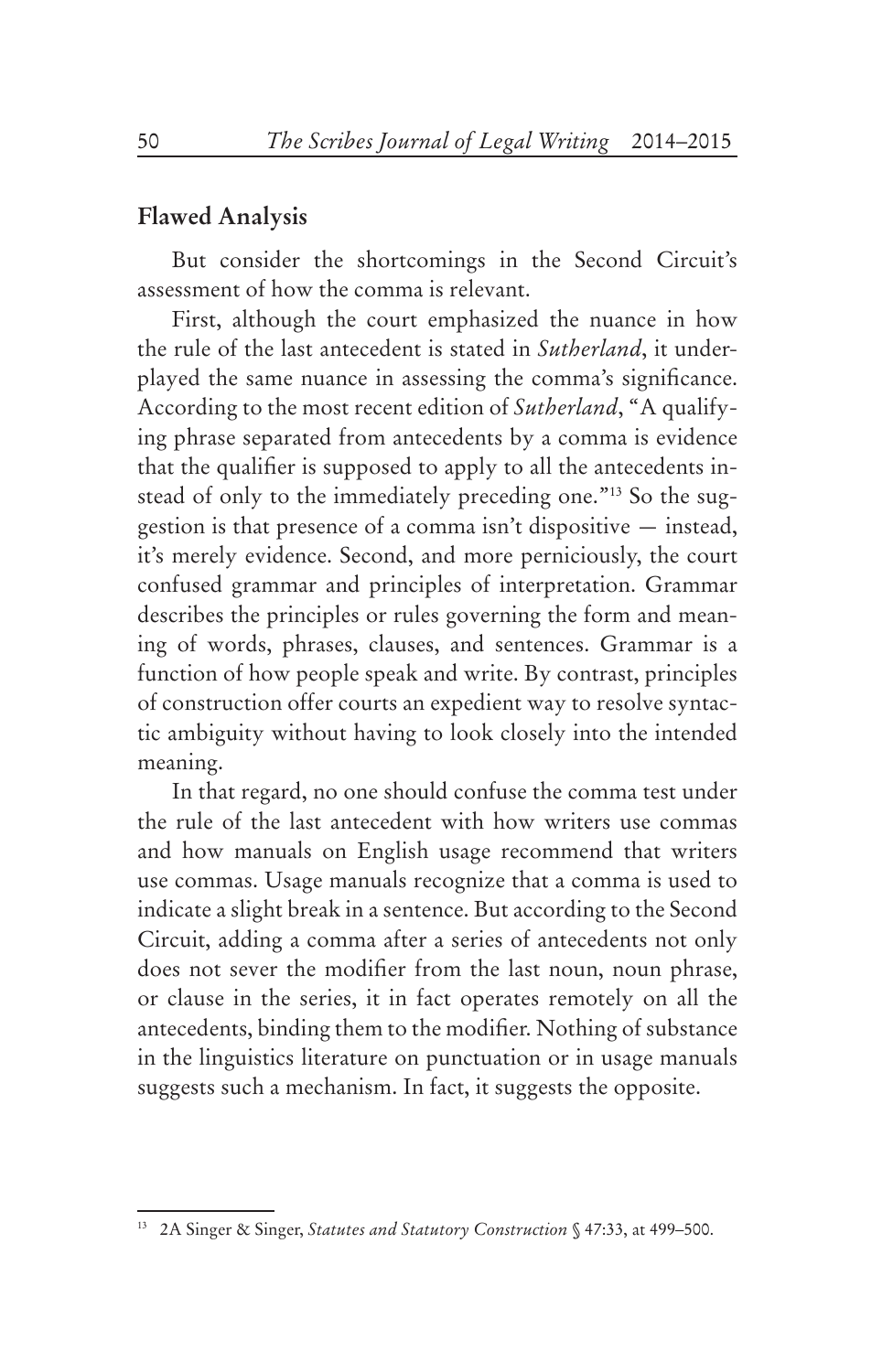## **The Court's Example**

To demonstrate the significance of the comma before the "either directly" modifier, the court offered the following comparison:

> For example, the statement, "This basketball team has a seven-foot center, a huge power forward, and two large guards, who do spectacular dunks," differs from the statement, "This basketball team has a seven-foot center, a huge power forward, and two large guards who do spectacular dunks." The first statement conveys that all four players do spectacular dunks. The latter statement conveys that only the guards do so.<sup>14</sup>

Because these contrasted versions are simpler than the language of § 632 of the Edge Act, they offer a clearer way to demonstrate that in English usage, commas do not serve the function attributed to them by the court.

In each of the two versions, *who do spectacular dunks* is a relative clause. Relative clauses can be either restrictive or nonrestrictive. Typically, restrictive relative clauses give essential information about the preceding noun, noun phrase, or clause to distinguish it from similar items; nonrestrictive relative clauses give supplemental, nonessential information.

Use of commas can help distinguish between restrictive and nonrestrictive relative clauses. Although actual practice is less tidy, usage manuals recommend that nonuse and use of commas be paired with *that* and *which*, respectively,15 as in the following examples:

> *The cakes that George baked were delicious.* [restrictive] *The cakes, which George baked, were delicious.* [nonrestrictive]

<sup>14</sup> *Am. Int'l Grp., Inc.*, 712 F.3d at 782*.*

<sup>15</sup> *See* Adams, *A Manual of Style for Contract Drafting* ¶¶ 12.41–.54.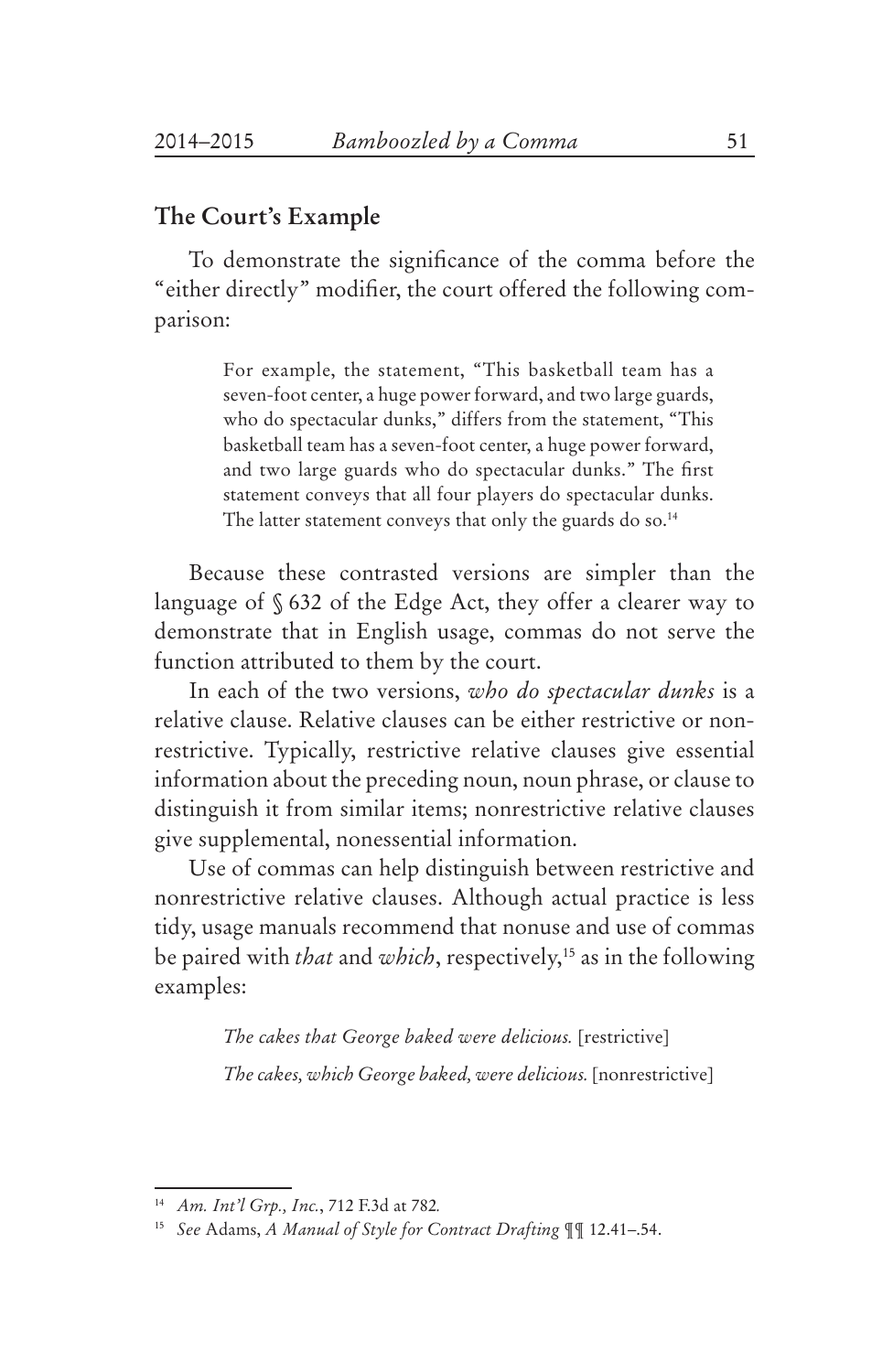But the relative pronoun used in the court's example, *who*, can occur in both restrictive and nonrestrictive clauses. In the version of the court's example that uses a comma, the clause beginning with *who* would typically be read as a nonrestrictive clause, indicating that the fact that the players in question dunk constitutes nonessential information. By contrast, in the version without the comma, the *who-*clause could be read as a restrictive clause, meaning that the team has additional players who don't do spectacular dunks.

Furthermore, the examples below demonstrate that commas are routinely used in a manner that's inconsistent with the comma test under the rule of the last antecedent. (After each example it's stated whether the example contains a restrictive or nonrestrictive clause and whether that clause is "narrow scope," with the clause modifying just the immediately preceding noun, or "wide scope," with the clause modifying both preceding nouns.)

- [1] *She was accompanied by a lawyer and the accountant who was advising her on her tax matters.* [restrictive (no comma); narrow scope (antecedent is *the accountant*)]
- [2] *She was accompanied by the lawyer and the accountant who were advising her on the revision of her will.* [restrictive (no comma); wide scope (antecedents are *the lawyer* and *the accountant*)]
- [3] *She was accompanied by her father and her sister, who was now seven months pregnant.* [nonrestrictive (comma); narrow scope (antecedent is *her sister*)]
- [4] *She was accompanied by her father and her sister, who were both giving her their full support.* [nonrestrictive (comma); wide scope (antecedents are *her father* and *her sister*)]

More specifically, in [2] the absence of a comma doesn't preclude wide-scope modification, with the restrictive clause modifying more than the preceding noun. And in [3] the presence of a comma doesn't preclude narrow-scope modification, with the nonrestrictive clause modifying just the preceding noun. Those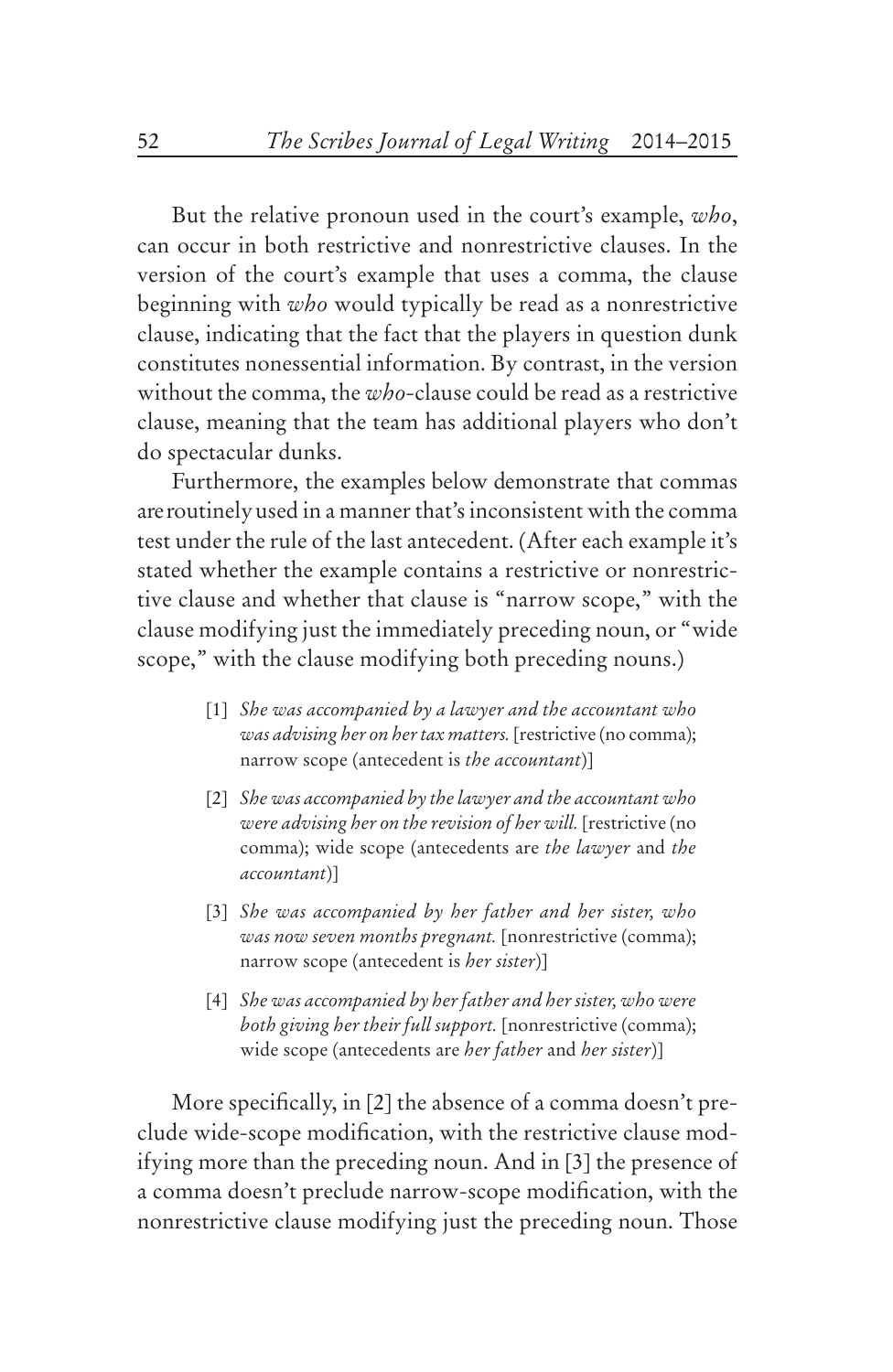results are inconsistent with the comma test under the rule of the last antecedent.

Regarding the court's example, a simple way to demonstrate the irrelevance of presence or absence of a comma is to add *both* after "who" in the first example and *all* after "who" in the second example. In the first example, that would result in the modifier's having a narrow scope, despite the comma; in the second example, the modifier would have a broad scope, despite absence of the comma.

So there's no basis for thinking that a reasonable reader would assume that if a series is followed by a modifier and the modifier is preceded by a comma, the modifier applies to the entire series, not just the final element in the series. The only basis for invoking the comma test under the rule of the last antecedent is expediency: it offers an easy way to resolve syntactic ambiguity caused by closing modifiers. But to invoke a principle of interpretation that has no basis in English usage isn't just expedient — it's also nonsense.

# **The Court's Use of** *Fowler's 2d*

To support its interpretation, the court quoted the second edition of H.W. Fowler's *Dictionary of Modern English Usage*, revised by Ernest Gowers (*Fowler's 2d*), as "explaining that in the sentence 'French, German, Italian, and Spanish, in particular are taught,' the comma at the end of the list 'show[s] that in particular relates to all four languages and not to Spanish only.'"16 (The court omitted the italics used with "in particular" in the original.)

One problem with this example is that the selective and altered quotation is misleading. In the context of discussing the rule against "separating inseparables" — for example, separating a verb from its subject or object — *Fowler's 2d* considers

<sup>16</sup> *Am. Int'l Grp., Inc.*, 712 F.3d at 782.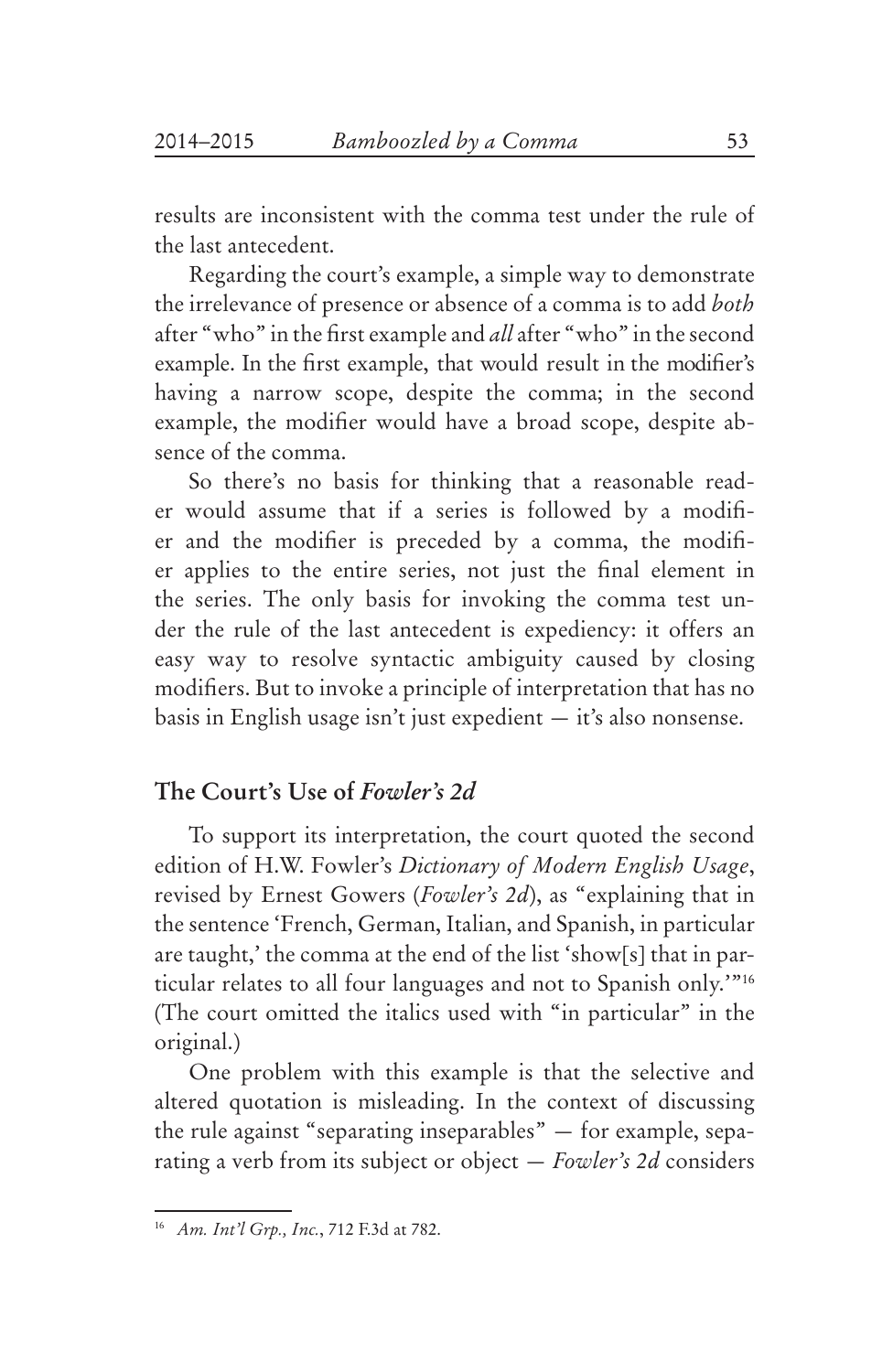whether it's appropriate to break the rule to indicate the end of a long or complicated subject. It then says:

> In enumerations, for instance, should there be a comma after *Spanish* in *French, German, Italian, and Spanish, are taught*? . . . The answer here suggested is no; not even when the intrusion of an adverbial phrase between subject and verb tempts a writer to use a comma to prevent ambiguity, as he might write *French, German, Italian, and Spanish, in particular are taught*, to show that *in particular* relates to all four languages and not to Spanish only."17

So far from endorsing the punctuation in the example offered, *Fowler's 2d* says it's wrongly punctuated. Furthermore, *Fowler's 2d* doesn't say that the comma after *Spanish* shows that *in particular* relates to all four languages — instead, it states that a writer might use the comma to show as much. That cannot be read as endorsing the usage or even as asserting that the purpose intended by a writer in so using the comma would be achieved.

Besides, in the *Fowler's 2d* example it would be more typical to set *in particular* apart with paired commas, thereby indicating that the phrase is parenthetical, or to omit any commas. This suggests that the example is simply a poor one. With paired commas, there would be no need to attribute some other function to the comma preceding *in particular*.

So on different levels, the *Fowler's 2d* example cannot reasonably be seen as supporting the comma test under the rule of the last antecedent.

# **Conclusion**

After considering the scope of the "either directly" modifier, the Second Circuit addressed more generally the meaning of the language at issue, noting that "for purposes of the present

<sup>17</sup> H.W. Fowler, *A Dictionary of Modern English Usage* 587–88 (Ernest Gowers ed., 2d ed. 1965).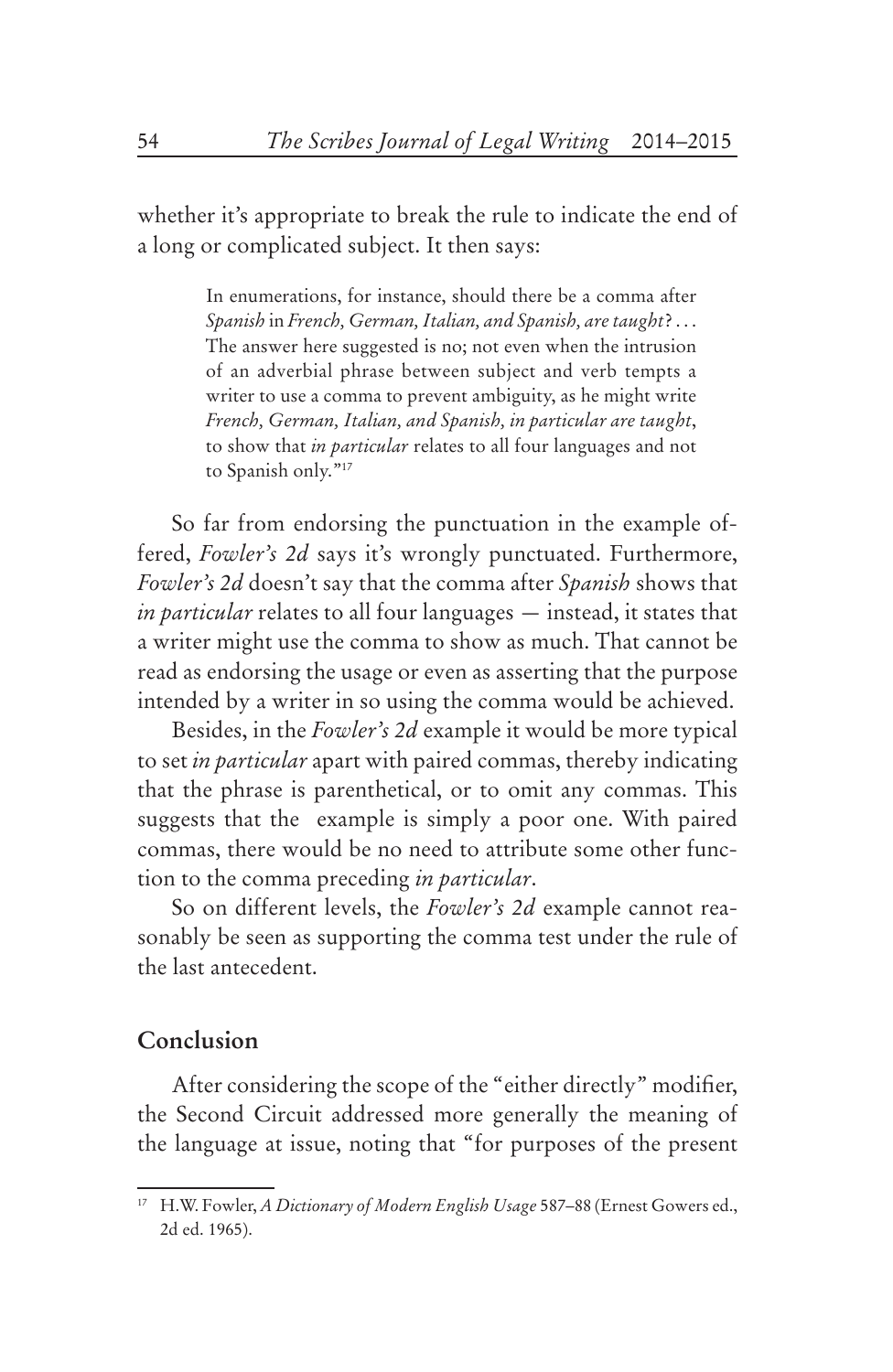dispute, it makes no difference whether the subsequent modifier applies to the entire preceding list or only to the immediate antecedent."18

In so saying, the Second Circuit would seem to have rendered moot its analysis of the scope of the modifier. But that's no reason to ignore the analysis: courts are inclined to invoke the comma test under the rule of the last antecedent, and *American International Group* offers a perfect opportunity to lay bare its shortcomings.

As a matter of English usage, one cannot reasonably attritubute to the comma before the "either directly" modifier the signifi cance that the Second Circuit attributed to it. All that can be said is that the modifier is nonrestrictive supplementary material offset by commas: it's not clear from the text whether the modifier has broad or narrow scope.

More broadly, *American International Group* offers an object lesson in how the comma test under the rule of the last antecedent is at odds with English usage. The comma test goes beyond the expediency that underlies principles of construction and strays into nonsense. Although plenty of courts have invoked the comma test,<sup>19</sup> courts cannot justify doing so and should reject it from now on.

*American International Group* also serves as a reminder that when judges attempt to diagnose ambiguity, they might well trip up. For a comparable example, see the Third Circuit's flawed analysis in *Meyer v. CUNA Mutual Insurance Society*20 of an *or* in an insurance policy.<sup>21</sup>

It's unlikely that seeking to improve the semantic acuity of judges would, by itself, remedy this problem. But a meaningful fix is at hand.

<sup>18</sup> *Am. Int'l Grp., Inc.*, 712 F.3d at 784.

<sup>19</sup> *See* 2A Singer & Singer, *Statutes and Statutory Construction* § 47:33, at 499–500 n.4.

<sup>20 648</sup> F.3d 154, 162–68 (3d Cir. 2011).

<sup>21</sup> *See* Adams, *A Manual of Style for Contract Drafting* ¶¶ 11.87–.116.